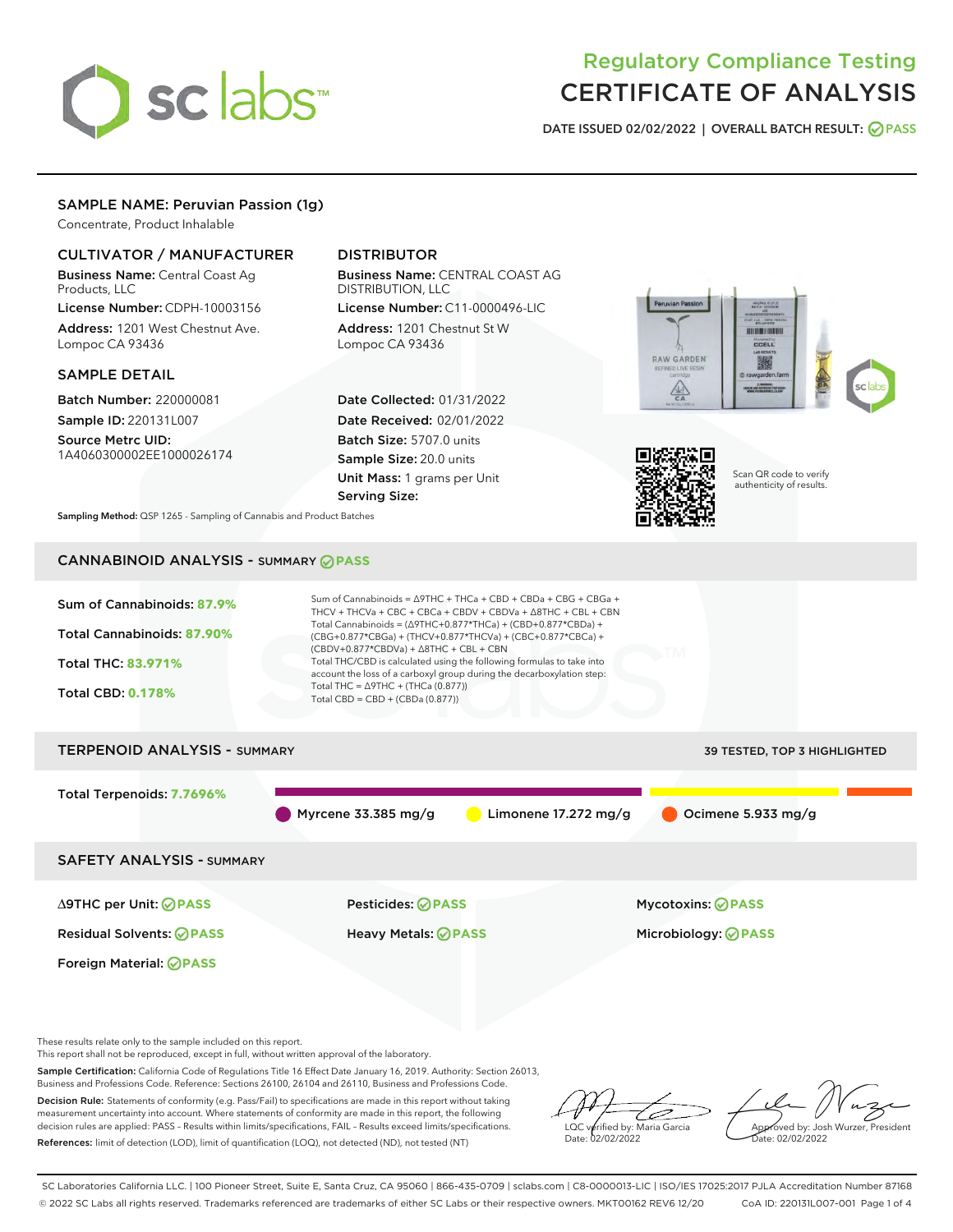



PERUVIAN PASSION (1G) | DATE ISSUED 02/02/2022 | OVERALL BATCH RESULT:  $\bigcirc$  PASS

## CANNABINOID TEST RESULTS - 02/01/2022 2 PASS

Tested by high-performance liquid chromatography with diode-array detection (HPLC-DAD). **Method:** QSP 1157 - Analysis of Cannabinoids by HPLC-DAD

#### TOTAL CANNABINOIDS: **87.90%**

Total Cannabinoids (Total THC) + (Total CBD) + (Total CBG) + (Total THCV) + (Total CBC) + (Total CBDV) + ∆8THC + CBL + CBN

TOTAL THC: **83.971%** Total THC (∆9THC+0.877\*THCa)

TOTAL CBD: **0.178%**

Total CBD (CBD+0.877\*CBDa)

TOTAL CBG: 2.756% Total CBG (CBG+0.877\*CBGa)

TOTAL THCV: 0.76% Total THCV (THCV+0.877\*THCVa)

TOTAL CBC: ND Total CBC (CBC+0.877\*CBCa)

TOTAL CBDV: ND Total CBDV (CBDV+0.877\*CBDVa)

| <b>COMPOUND</b>            | LOD/LOQ<br>(mg/g) | <b>MEASUREMENT</b><br><b>UNCERTAINTY</b><br>(mg/g) | <b>RESULT</b><br>(mg/g) | <b>RESULT</b><br>(%) |
|----------------------------|-------------------|----------------------------------------------------|-------------------------|----------------------|
| <b>A9THC</b>               | 0.06/0.26         | ±28.886                                            | 839.71                  | 83.971               |
| <b>CBG</b>                 | 0.06/0.19         | ±1.086                                             | 27.56                   | 2.756                |
| <b>THCV</b>                | 0.1 / 0.2         | ±0.38                                              | 7.6                     | 0.76                 |
| <b>CBN</b>                 | 0.1/0.3           | ±0.15                                              | 2.3                     | 0.23                 |
| <b>CBD</b>                 | 0.07/0.29         | ±0.082                                             | 1.78                    | 0.178                |
| $\triangle$ 8THC           | 0.1/0.4           | N/A                                                | <b>ND</b>               | <b>ND</b>            |
| <b>THCa</b>                | 0.05/0.14         | N/A                                                | <b>ND</b>               | <b>ND</b>            |
| <b>THCVa</b>               | 0.07/0.20         | N/A                                                | <b>ND</b>               | <b>ND</b>            |
| <b>CBDa</b>                | 0.02 / 0.19       | N/A                                                | <b>ND</b>               | <b>ND</b>            |
| <b>CBDV</b>                | 0.04/0.15         | N/A                                                | <b>ND</b>               | <b>ND</b>            |
| <b>CBDVa</b>               | 0.03/0.53         | N/A                                                | <b>ND</b>               | <b>ND</b>            |
| <b>CBGa</b>                | 0.1 / 0.2         | N/A                                                | <b>ND</b>               | <b>ND</b>            |
| <b>CBL</b>                 | 0.06 / 0.24       | N/A                                                | <b>ND</b>               | <b>ND</b>            |
| <b>CBC</b>                 | 0.2 / 0.5         | N/A                                                | <b>ND</b>               | <b>ND</b>            |
| <b>CBCa</b>                | 0.07 / 0.28       | N/A                                                | <b>ND</b>               | <b>ND</b>            |
| <b>SUM OF CANNABINOIDS</b> |                   |                                                    | 879.0 mg/g              | 87.9%                |

#### **UNIT MASS: 1 grams per Unit**

| ∆9THC per Unit                        | 1100 per-package limit | 839.71 mg/unit | <b>PASS</b> |
|---------------------------------------|------------------------|----------------|-------------|
| <b>Total THC per Unit</b>             |                        | 839.71 mg/unit |             |
| <b>CBD</b> per Unit                   |                        | $1.78$ mg/unit |             |
| <b>Total CBD per Unit</b>             |                        | $1.78$ mg/unit |             |
| Sum of Cannabinoids<br>per Unit       |                        | 879.0 mg/unit  |             |
| <b>Total Cannabinoids</b><br>per Unit |                        | 879.0 mg/unit  |             |

#### TERPENOID TEST RESULTS - 02/01/2022

Terpene analysis utilizing gas chromatography-flame ionization detection (GC-FID). **Method:** QSP 1192 - Analysis of Terpenoids by GC-FID

| <b>COMPOUND</b>         | LOD/LOQ<br>(mg/g) | <b>MEASUREMENT</b><br><b>UNCERTAINTY</b><br>(mg/g) | <b>RESULT</b><br>(mg/g) | <b>RESULT</b><br>(%) |
|-------------------------|-------------------|----------------------------------------------------|-------------------------|----------------------|
| <b>Myrcene</b>          | 0.008 / 0.025     | ±0.4307                                            | 33.385                  | 3.3385               |
| Limonene                | 0.005 / 0.016     | ±0.2470                                            | 17.272                  | 1.7272               |
| Ocimene                 | 0.011 / 0.038     | ±0.1904                                            | 5.933                   | 0.5933               |
| $\beta$ Caryophyllene   | 0.004 / 0.012     | ±0.1914                                            | 5.377                   | 0.5377               |
| $\beta$ Pinene          | 0.004 / 0.014     | ±0.0332                                            | 2.888                   | 0.2888               |
| Terpinolene             | 0.008 / 0.026     | ±0.0552                                            | 2.694                   | 0.2694               |
| $\alpha$ Pinene         | 0.005 / 0.017     | ±0.0228                                            | 2.653                   | 0.2653               |
| Linalool                | 0.009 / 0.032     | ±0.0881                                            | 2.318                   | 0.2318               |
| $\alpha$ Humulene       | 0.009 / 0.029     | ±0.0488                                            | 1.519                   | 0.1519               |
| Fenchol                 | 0.010 / 0.034     | ±0.0423                                            | 1.093                   | 0.1093               |
| Terpineol               | 0.016 / 0.055     | ±0.0439                                            | 0.715                   | 0.0715               |
| trans-β-Farnesene       | 0.008 / 0.025     | ±0.0124                                            | 0.349                   | 0.0349               |
| Camphene                | 0.005 / 0.015     | ±0.0035                                            | 0.302                   | 0.0302               |
| <b>Borneol</b>          | 0.005 / 0.016     | ±0.0090                                            | 0.215                   | 0.0215               |
| $\alpha$ Bisabolol      | 0.008 / 0.026     | ±0.0082                                            | 0.153                   | 0.0153               |
| Guaiol                  | 0.009 / 0.030     | ±0.0072                                            | 0.152                   | 0.0152               |
| Fenchone                | 0.009 / 0.028     | ±0.0039                                            | 0.135                   | 0.0135               |
| Valencene               | 0.009 / 0.030     | ±0.0084                                            | 0.122                   | 0.0122               |
| $\alpha$ Phellandrene   | 0.006 / 0.020     | ±0.0016                                            | 0.115                   | 0.0115               |
| 3 Carene                | 0.005 / 0.018     | ±0.0014                                            | 0.098                   | 0.0098               |
| $\alpha$ Terpinene      | 0.005 / 0.017     | ±0.0014                                            | 0.094                   | 0.0094               |
| $\gamma$ Terpinene      | 0.006 / 0.018     | ±0.0013                                            | 0.077                   | 0.0077               |
| Caryophyllene<br>Oxide  | 0.010 / 0.033     | ±0.0017                                            | 0.037                   | 0.0037               |
| Sabinene                | 0.004 / 0.014     | N/A                                                | <b>ND</b>               | ND                   |
| p-Cymene                | 0.005 / 0.016     | N/A                                                | <b>ND</b>               | <b>ND</b>            |
| Eucalyptol              | 0.006 / 0.018     | N/A                                                | <b>ND</b>               | ND                   |
| Sabinene Hydrate        | 0.006 / 0.022     | N/A                                                | ND                      | ND                   |
| (-)-Isopulegol          | 0.005 / 0.016     | N/A                                                | <b>ND</b>               | <b>ND</b>            |
| Camphor                 | 0.006 / 0.019     | N/A                                                | ND                      | ND                   |
| <b>Isoborneol</b>       | 0.004 / 0.012     | N/A                                                | <b>ND</b>               | <b>ND</b>            |
| Menthol                 | 0.008 / 0.025     | N/A                                                | ND                      | ND                   |
| Nerol                   | 0.003 / 0.011     | N/A                                                | ND                      | ND                   |
| Citronellol             | 0.003 / 0.010     | N/A                                                | ND                      | ND                   |
| R-(+)-Pulegone          | 0.003 / 0.011     | N/A                                                | <b>ND</b>               | ND                   |
| Geraniol                | 0.002 / 0.007     | N/A                                                | ND                      | ND                   |
| <b>Geranyl Acetate</b>  | 0.004 / 0.014     | N/A                                                | ND                      | ND                   |
| $\alpha$ Cedrene        | 0.005 / 0.016     | N/A                                                | <b>ND</b>               | ND                   |
| Nerolidol               | 0.009/0.028       | N/A                                                | ND                      | ND                   |
| Cedrol                  | 0.008 / 0.027     | N/A                                                | <b>ND</b>               | ND                   |
| <b>TOTAL TERPENOIDS</b> |                   |                                                    | 77.696 mg/g             | 7.7696%              |

SC Laboratories California LLC. | 100 Pioneer Street, Suite E, Santa Cruz, CA 95060 | 866-435-0709 | sclabs.com | C8-0000013-LIC | ISO/IES 17025:2017 PJLA Accreditation Number 87168 © 2022 SC Labs all rights reserved. Trademarks referenced are trademarks of either SC Labs or their respective owners. MKT00162 REV6 12/20 CoA ID: 220131L007-001 Page 2 of 4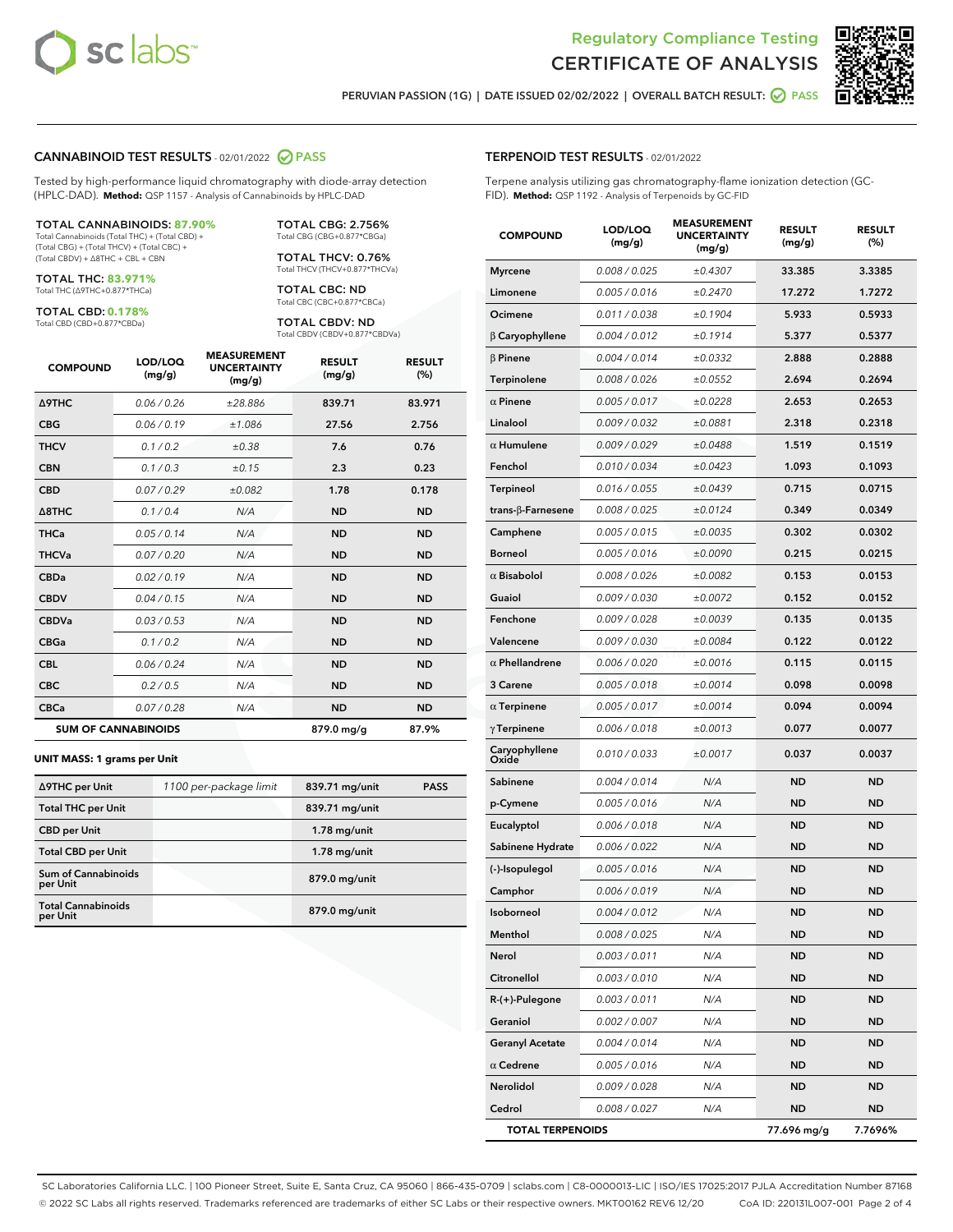



PERUVIAN PASSION (1G) | DATE ISSUED 02/02/2022 | OVERALL BATCH RESULT: @ PASS

## CATEGORY 1 PESTICIDE TEST RESULTS - 02/01/2022 2 PASS

Pesticide and plant growth regulator analysis utilizing high-performance liquid chromatography-mass spectrometry (HPLC-MS) or gas chromatography-mass spectrometry (GC-MS). \*GC-MS utilized where indicated. **Method:** QSP 1212 - Analysis of Pesticides and Mycotoxins by LC-MS or QSP 1213 - Analysis of Pesticides by GC-MS

| <b>COMPOUND</b>             | LOD/LOQ<br>$(\mu g/g)$ | <b>ACTION</b><br><b>LIMIT</b><br>$(\mu g/g)$ | <b>MEASUREMENT</b><br><b>UNCERTAINTY</b><br>$(\mu g/g)$ | <b>RESULT</b><br>$(\mu g/g)$ | <b>RESULT</b> |
|-----------------------------|------------------------|----------------------------------------------|---------------------------------------------------------|------------------------------|---------------|
| Aldicarb                    | 0.03 / 0.08            | $\geq$ LOD                                   | N/A                                                     | <b>ND</b>                    | <b>PASS</b>   |
| Carbofuran                  | 0.02 / 0.05            | $>$ LOD                                      | N/A                                                     | <b>ND</b>                    | <b>PASS</b>   |
| Chlordane*                  | 0.03 / 0.08            | $\ge$ LOD                                    | N/A                                                     | <b>ND</b>                    | <b>PASS</b>   |
| Chlorfenapyr*               | 0.03/0.10              | $>$ LOD                                      | N/A                                                     | <b>ND</b>                    | <b>PASS</b>   |
| Chlorpyrifos                | 0.02 / 0.06            | ≥ LOD                                        | N/A                                                     | <b>ND</b>                    | <b>PASS</b>   |
| Coumaphos                   | 0.02 / 0.07            | $\ge$ LOD                                    | N/A                                                     | <b>ND</b>                    | <b>PASS</b>   |
| Daminozide                  | 0.02 / 0.07            | $\geq$ LOD                                   | N/A                                                     | <b>ND</b>                    | <b>PASS</b>   |
| <b>DDVP</b><br>(Dichlorvos) | 0.03/0.09              | $\geq$ LOD                                   | N/A                                                     | <b>ND</b>                    | <b>PASS</b>   |
| Dimethoate                  | 0.03 / 0.08            | $>$ LOD                                      | N/A                                                     | <b>ND</b>                    | <b>PASS</b>   |
| Ethoprop(hos)               | 0.03/0.10              | $\ge$ LOD                                    | N/A                                                     | <b>ND</b>                    | <b>PASS</b>   |
| Etofenprox                  | 0.02 / 0.06            | $>$ LOD                                      | N/A                                                     | <b>ND</b>                    | <b>PASS</b>   |
| Fenoxycarb                  | 0.03 / 0.08            | $\geq$ LOD                                   | N/A                                                     | <b>ND</b>                    | <b>PASS</b>   |
| Fipronil                    | 0.03/0.08              | $>$ LOD                                      | N/A                                                     | <b>ND</b>                    | <b>PASS</b>   |
| Imazalil                    | 0.02 / 0.06            | $\geq$ LOD                                   | N/A                                                     | <b>ND</b>                    | <b>PASS</b>   |
| <b>Methiocarb</b>           | 0.02 / 0.07            | $\ge$ LOD                                    | N/A                                                     | <b>ND</b>                    | <b>PASS</b>   |
| Methyl<br>parathion         | 0.03/0.10              | $\geq$ LOD                                   | N/A                                                     | <b>ND</b>                    | <b>PASS</b>   |
| <b>Mevinphos</b>            | 0.03/0.09              | $>$ LOD                                      | N/A                                                     | <b>ND</b>                    | <b>PASS</b>   |
| Paclobutrazol               | 0.02 / 0.05            | $\geq$ LOD                                   | N/A                                                     | <b>ND</b>                    | <b>PASS</b>   |
| Propoxur                    | 0.03/0.09              | $\ge$ LOD                                    | N/A                                                     | <b>ND</b>                    | <b>PASS</b>   |
| Spiroxamine                 | 0.03 / 0.08            | $\ge$ LOD                                    | N/A                                                     | <b>ND</b>                    | <b>PASS</b>   |
| Thiacloprid                 | 0.03/0.10              | $\geq$ LOD                                   | N/A                                                     | <b>ND</b>                    | <b>PASS</b>   |

#### CATEGORY 2 PESTICIDE TEST RESULTS - 02/01/2022 2 PASS

| <b>COMPOUND</b>          | LOD/LOQ<br>$(\mu g/g)$ | <b>ACTION</b><br>LIMIT<br>$(\mu g/g)$ | <b>MEASUREMENT</b><br><b>UNCERTAINTY</b><br>$(\mu g/g)$ | <b>RESULT</b><br>$(\mu g/g)$ | <b>RESULT</b> |
|--------------------------|------------------------|---------------------------------------|---------------------------------------------------------|------------------------------|---------------|
| Abamectin                | 0.03/0.10              | 0.1                                   | N/A                                                     | <b>ND</b>                    | <b>PASS</b>   |
| Acephate                 | 0.02/0.07              | 0.1                                   | N/A                                                     | <b>ND</b>                    | <b>PASS</b>   |
| Acequinocyl              | 0.02/0.07              | 0.1                                   | N/A                                                     | <b>ND</b>                    | <b>PASS</b>   |
| Acetamiprid              | 0.02/0.05              | 0.1                                   | N/A                                                     | <b>ND</b>                    | <b>PASS</b>   |
| Azoxystrobin             | 0.02/0.07              | 0.1                                   | N/A                                                     | <b>ND</b>                    | <b>PASS</b>   |
| <b>Bifenazate</b>        | 0.01 / 0.04            | 0.1                                   | N/A                                                     | <b>ND</b>                    | <b>PASS</b>   |
| <b>Bifenthrin</b>        | 0.02/0.05              | 3                                     | N/A                                                     | <b>ND</b>                    | <b>PASS</b>   |
| <b>Boscalid</b>          | 0.03/0.09              | 0.1                                   | N/A                                                     | <b>ND</b>                    | <b>PASS</b>   |
| Captan                   | 0.19/0.57              | 0.7                                   | N/A                                                     | <b>ND</b>                    | <b>PASS</b>   |
| Carbaryl                 | 0.02/0.06              | 0.5                                   | N/A                                                     | <b>ND</b>                    | <b>PASS</b>   |
| Chlorantranilip-<br>role | 0.04/0.12              | 10                                    | N/A                                                     | <b>ND</b>                    | <b>PASS</b>   |
| Clofentezine             | 0.03/0.09              | 0.1                                   | N/A                                                     | <b>ND</b>                    | <b>PASS</b>   |

| <b>COMPOUND</b>               | LOD/LOQ<br>(µg/g) | <b>ACTION</b><br>LIMIT<br>$(\mu g/g)$ | <b>MEASUREMENT</b><br><b>UNCERTAINTY</b><br>$(\mu g/g)$ | <b>RESULT</b><br>(µg/g) | <b>RESULT</b> |
|-------------------------------|-------------------|---------------------------------------|---------------------------------------------------------|-------------------------|---------------|
| Cyfluthrin                    | 0.12 / 0.38       | $\overline{2}$                        | N/A                                                     | <b>ND</b>               | <b>PASS</b>   |
| Cypermethrin                  | 0.11 / 0.32       | 1                                     | N/A                                                     | <b>ND</b>               | <b>PASS</b>   |
| Diazinon                      | 0.02 / 0.05       | 0.1                                   | N/A                                                     | <b>ND</b>               | <b>PASS</b>   |
| Dimethomorph                  | 0.03/0.09         | $\overline{2}$                        | N/A                                                     | <b>ND</b>               | <b>PASS</b>   |
| Etoxazole                     | 0.02 / 0.06       | 0.1                                   | N/A                                                     | <b>ND</b>               | <b>PASS</b>   |
| Fenhexamid                    | 0.03 / 0.09       | 0.1                                   | N/A                                                     | <b>ND</b>               | <b>PASS</b>   |
| Fenpyroximate                 | 0.02 / 0.06       | 0.1                                   | N/A                                                     | <b>ND</b>               | <b>PASS</b>   |
| Flonicamid                    | 0.03 / 0.10       | 0.1                                   | N/A                                                     | <b>ND</b>               | <b>PASS</b>   |
| Fludioxonil                   | 0.03 / 0.10       | 0.1                                   | N/A                                                     | <b>ND</b>               | <b>PASS</b>   |
| Hexythiazox                   | 0.02 / 0.07       | 0.1                                   | N/A                                                     | <b>ND</b>               | <b>PASS</b>   |
| Imidacloprid                  | 0.04 / 0.11       | 5                                     | N/A                                                     | <b>ND</b>               | <b>PASS</b>   |
| Kresoxim-methyl               | 0.02 / 0.07       | 0.1                                   | N/A                                                     | <b>ND</b>               | <b>PASS</b>   |
| Malathion                     | 0.03 / 0.09       | 0.5                                   | N/A                                                     | <b>ND</b>               | <b>PASS</b>   |
| Metalaxyl                     | 0.02 / 0.07       | $\overline{c}$                        | N/A                                                     | <b>ND</b>               | <b>PASS</b>   |
| Methomyl                      | 0.03 / 0.10       | $\mathcal{I}$                         | N/A                                                     | <b>ND</b>               | <b>PASS</b>   |
| Myclobutanil                  | 0.03/0.09         | 0.1                                   | N/A                                                     | <b>ND</b>               | <b>PASS</b>   |
| Naled                         | 0.02 / 0.07       | 0.1                                   | N/A                                                     | ND                      | <b>PASS</b>   |
| Oxamyl                        | 0.04 / 0.11       | 0.5                                   | N/A                                                     | <b>ND</b>               | <b>PASS</b>   |
| Pentachloronitro-<br>benzene* | 0.03 / 0.09       | 0.1                                   | N/A                                                     | <b>ND</b>               | <b>PASS</b>   |
| Permethrin                    | 0.04/0.12         | 0.5                                   | N/A                                                     | <b>ND</b>               | <b>PASS</b>   |
| Phosmet                       | 0.03 / 0.10       | 0.1                                   | N/A                                                     | <b>ND</b>               | <b>PASS</b>   |
| Piperonylbu-<br>toxide        | 0.02 / 0.07       | 3                                     | N/A                                                     | <b>ND</b>               | <b>PASS</b>   |
| Prallethrin                   | 0.03 / 0.08       | 0.1                                   | N/A                                                     | <b>ND</b>               | <b>PASS</b>   |
| Propiconazole                 | 0.02 / 0.07       | 0.1                                   | N/A                                                     | <b>ND</b>               | <b>PASS</b>   |
| Pyrethrins                    | 0.04 / 0.12       | 0.5                                   | N/A                                                     | <b>ND</b>               | <b>PASS</b>   |
| Pyridaben                     | 0.02 / 0.07       | 0.1                                   | N/A                                                     | <b>ND</b>               | <b>PASS</b>   |
| Spinetoram                    | 0.02 / 0.07       | 0.1                                   | N/A                                                     | ND                      | <b>PASS</b>   |
| Spinosad                      | 0.02 / 0.07       | 0.1                                   | N/A                                                     | <b>ND</b>               | <b>PASS</b>   |
| Spiromesifen                  | 0.02 / 0.05       | 0.1                                   | N/A                                                     | <b>ND</b>               | <b>PASS</b>   |
| Spirotetramat                 | 0.02 / 0.06       | 0.1                                   | N/A                                                     | <b>ND</b>               | <b>PASS</b>   |
| Tebuconazole                  | 0.02 / 0.07       | 0.1                                   | N/A                                                     | <b>ND</b>               | <b>PASS</b>   |
| Thiamethoxam                  | 0.03 / 0.10       | 5                                     | N/A                                                     | <b>ND</b>               | <b>PASS</b>   |
| Trifloxystrobin               | 0.03 / 0.08       | 0.1                                   | N/A                                                     | <b>ND</b>               | <b>PASS</b>   |

SC Laboratories California LLC. | 100 Pioneer Street, Suite E, Santa Cruz, CA 95060 | 866-435-0709 | sclabs.com | C8-0000013-LIC | ISO/IES 17025:2017 PJLA Accreditation Number 87168 © 2022 SC Labs all rights reserved. Trademarks referenced are trademarks of either SC Labs or their respective owners. MKT00162 REV6 12/20 CoA ID: 220131L007-001 Page 3 of 4